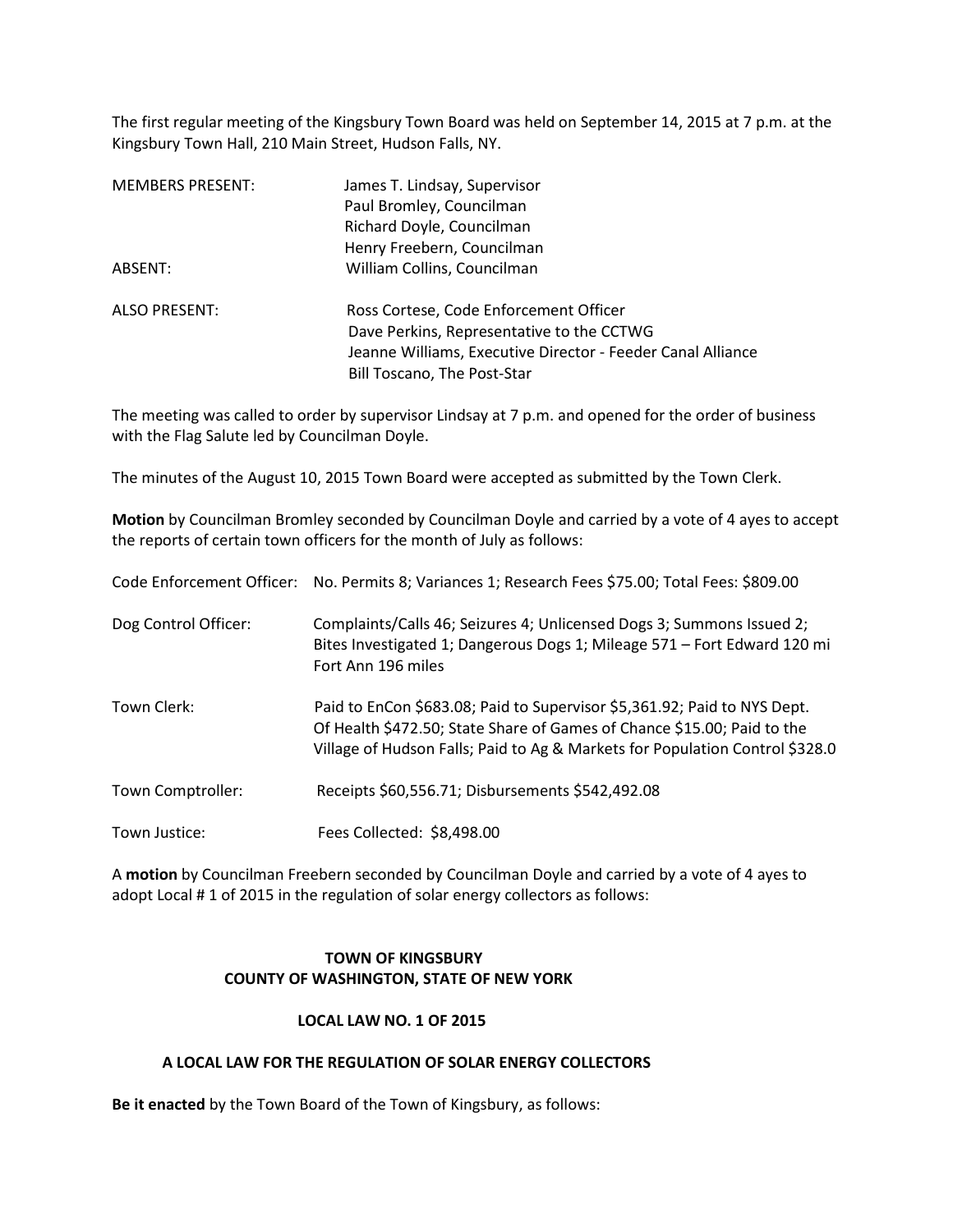### & 280-19.1-1. Purpose and intent.

- A. The purpose of this legislation is to balance the potential impact on neighbors when solar collectors may be installed near their property while preserving the rights of property owners to install solar collection systems without excess regulation. The intent is to allow buildingintegrated photovoltaic (BIPV) systems, flush-mounted solar systems, roof-mounted and building-mounted and pole-mounted solar installations that have a minimum footprint (height) to be approved using the building permit process while requiring freestanding, ground-mounted or pole-mounted solar energy system installations over a certain height and based upon certain placement, to go through the site plan review process before the Planning Board. This legislation is not intended to override agricultural exemptions that are currently in place for farmers.
- B. Solar energy is a renewable and nonpolluting energy resource that can prevent fossil fuel emissions and reduce a municipality's energy load. Energy generated from solar energy systems can be used to offset energy demand on the grid when excess solar power is generated.
- C. The use of solar energy equipment for the purpose of providing electricity and for heating and/or cooling is a national priority and is a necessary component of the Town of Kingsbury's current and long-term sustainability agenda.

& 280-19.1-2.Definitions. As used in this article, the following terms shall have the meanings indicated:

ALTERNATIVE ENERGY SYSTEM: Structure, equipment devices or construction techniques for the production of heat, light, cooling, electricity or other forms of energy on site and may be attached to or separate from the principal source.

BUILDING-INTEGRATED PHOTOVOLTAIC (BIPV) SYSTEM: A solar energy system that consists of integrating photovoltaic modules into the building structure such as the roof or the façade and which does not alter relief of the roof.

COLLECTIVE SOLAR: Solar installation owned collectively through subdivision homeowner association, college student groups, "adopt-a-solar panel," or other similar arrangements.

FLUSH-MOUNTED SOLAR PANEL: Photovoltaic panels and tiles that are installed flush to the surface of the roof or wall and which cannot be angled or raised.

FREESTANDING OR GROUND-MOUNTED SOLAR ENERGY SYSTEM: A solar energy system that is directly installed on the ground and is not attached or affixed to an existing structure.

NET METERING: A billing arrangement that allows solar customers to get credit for excess electricity that they generate and deliver back to the grid so that they only pay for their net electricity usage.

PERMIT GRANTING AUTHORITY: The Town of Kingsbury authority charged with granting permits for the installation of alternative energy systems.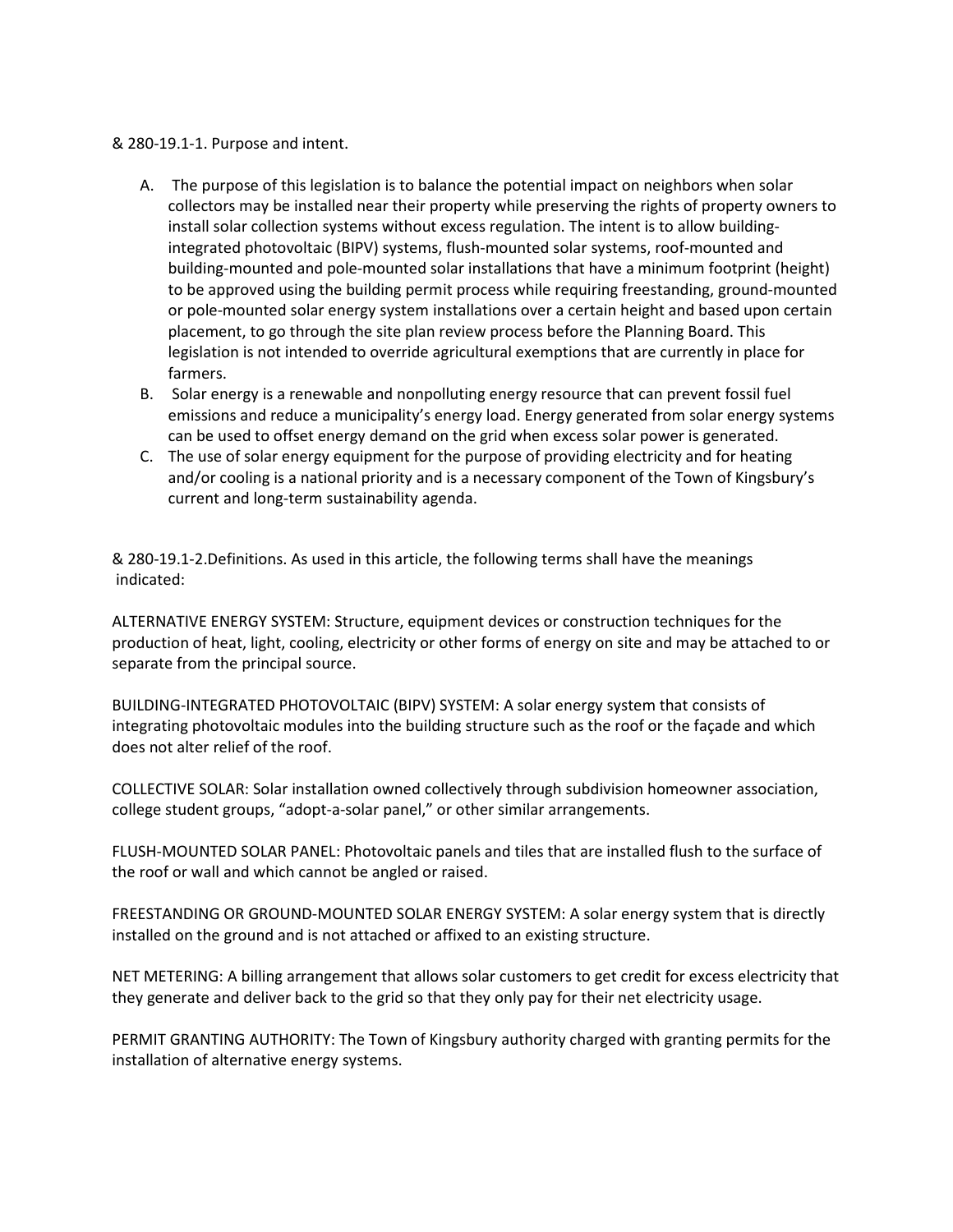PHOTOVOLTAIC (PV) SYSTEM: A solar energy system that produces electricity by the use of semiconductor devices, called photovoltaic cells, that generate electricity when light strikes them.

QUALIFIED SOLAR INSTALLER: A person who has skills and knowledge related to the construction and operation of solar electrical equipment and installations and has received safety training on the hazards involved. Persons who are on the list of eligible photovoltaic installers maintained by the New York State Energy Research and Development Authority (NYSERDA), or who are certified as a solar installer by the North American Board of Certified Energy Practitioners (NABCEP), shall be deemed to be qualified solar installers for the purposes of this definition. Persons who are not on NYSERDA's or NABCEP's list of certified installers may still be deemed qualified solar installers if the Town of Kingsbury determines such persons to have had adequate training to determine the degree and extent of the hazard and the personal protective equipment and job planning necessary to perform the installation safely. Such training shall include the proper use of special precautionary techniques and personal protective equipment, as well as the skills and techniques necessary to distinguish exposed energized parts from other parts of electrical equipment and to determine the nominal voltage of the exposed parts.

ROOFTOP OR BUILDING-MOUNTED SOLAR SYSTEM: A solar system in which solar panels are mounted on top of the structure of a roof either as a flush-mounted system or as modules fixed to frames which can be tilted toward the south at an optimal angle.

SOLAR ACCESS: Space open to the sun and clear of overhangs or shade including the orientation of the streets and lots to the sun so as to permit the use of active and/or passive solar energy systems on individual properties.

SOLAR COLLECTOR: A solar photovoltaic cell, panel or array, or any solar hot air or solar energy collector which relies upon solar radiation as an energy source for the generation of electricity or transfer of stored energy to heat, air or water.

SOLAR EASEMENT: An easement recorded pursuant to the NY Real Property Law & 335-b, the purpose of which is to secure the right to receive sunlight across real property of another for continued access to sunlight necessary to operate a solar collector.

SOLAR ENERGY EQUIPMENT/SYSTEM: Solar collectors, controls, energy storage devices, heat pumps, heat exchangers, and other materials, hardware or equipment necessary to the process by which solar radiation is collected and converted into another form of energy and is stored, protected from unnecessary dissipation and distributed. Solar systems include solar thermal, photovoltaic and concentrated solar.

SOLAR PANEL: A device for the direct conversion of solar energy into electricity.

SOLAR STORAGE BATTERY: A device that stores energy from the sun and makes it available in an electrical form.

SOLAR THERMAL SYSTEM: Solar thermal systems directly heat water and other liquid using sunlight. The heated liquid is used for such purposes as space heating and cooling, domestic hot water, and heating pool water.

& 280-19.1-3. Applicability.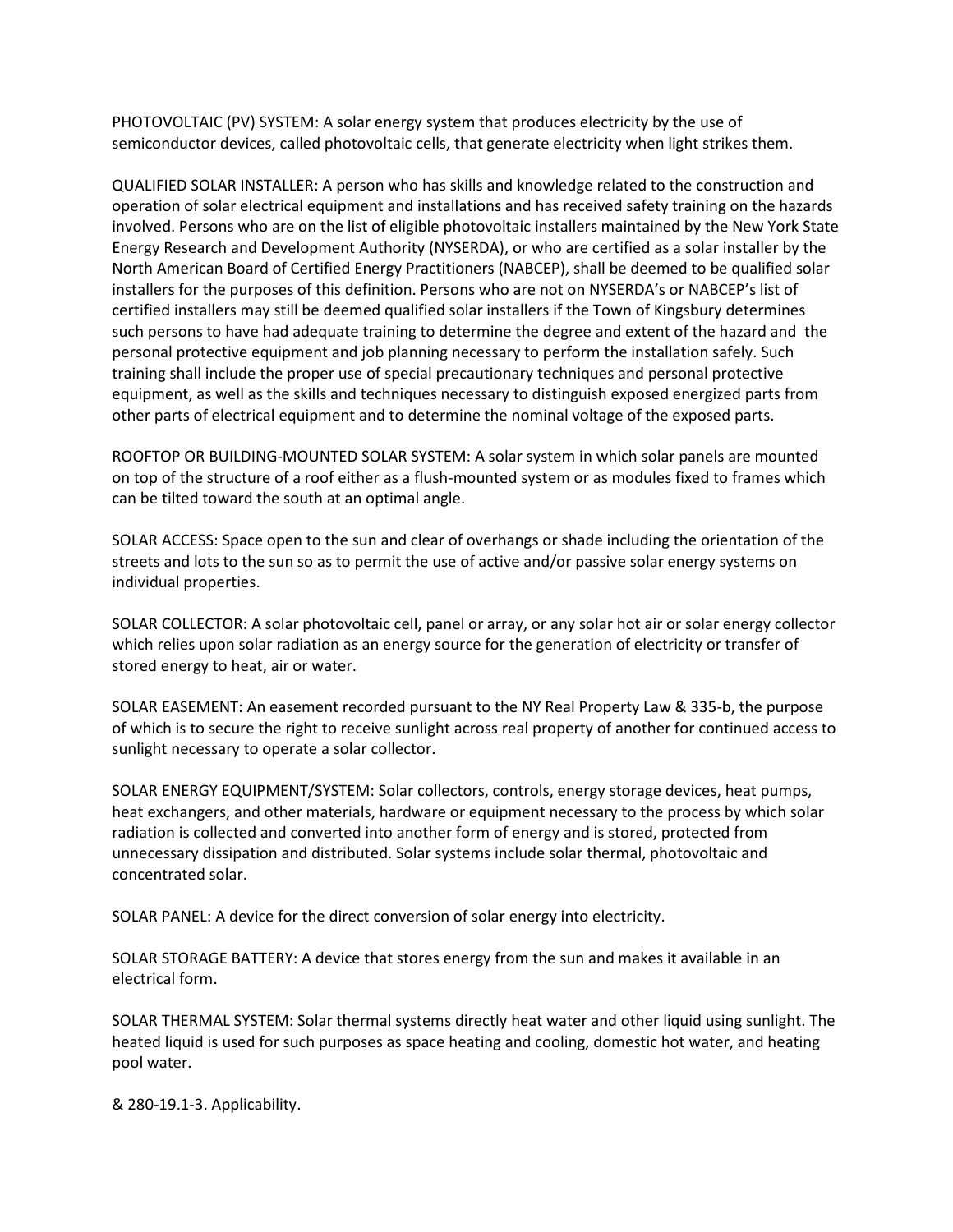- A. The requirements of this article shall apply to all solar collector system installations modified or installed after the effective date of this article.
- B. Solar collector system installations for which a valid building permit has been properly issued, or for which installation has commenced before the effective date of this article, shall not be required to meet the requirements of this article, except in accordance with & 280-19.1-5D, E and F.
- C. All applications for the installation of solar collector systems shall be designed by a licensed engineer and contain site specific building plans which bear the seal and signature of a licensed engineer and satisfy the permitting requirements contained in this Chapter.
- D. All solar collector systems shall be designed, erected and installed in accordance with all applicable codes, regulations and industry standards as referenced in the State Building Code and Town of Kingsbury Building Code.

# & 280-19.1-4. Permitting.

- A. To the extent practicable, and in accordance with the Code of the Town of Kingsbury, the accommodation of solar access to sunlight for such equipment and the protection of access to sunlight for such equipment shall be encouraged in the application of the various review and approval provisions of the Town of Kingsbury.
- B. Rooftop and building-mounted solar collectors. Rooftop and building-mounted solar collectors are permitted in all zoning districts in the Town of Kingsbury subject to the following conditions:
	- (1) Building permits shall be required for installation of all rooftop and building-mounted solar collectors.
	- (2) Height limitations contained in this Chapter shall apply.
	- (3) Rooftop units must have a one foot setback on all four sides.
	- (4) Roof structures must be properly engineered to support collectors.
	- (5) Rooftop units must be installed according to manufacturer's specifications.
- C. Building integrated photovoltaic (BIPV) systems. BIPV systems are permitted outright in all zoning districts.
- D. Ground-mounted racks and freestanding solar collectors. Ground-mounted and freestanding solar collectors mounted on a pole are permitted as accessory structures in all zoning districts of the Town of Kingsbury, subject to the following conditions:
	- (1) Building permits are required for all ground-mounted and freestanding solar collectors.
	- (2) The location of the solar collectors must meet all applicable minimum yard size requirements for principal structures in the applicable zoning district.
	- (3) The unit should be installed in a side or rear yard; where installed in the front yard, a one hundred (100) foot setback shall apply for all zoning districts.
	- (4) Units shall not exceed 20 feet in total height from the existing grade.
	- (5) The Town encourages installations that would employ landscape screening and other methods of enhancing the appeal of the ground-mounted and freestanding solar collector such as the use of architectural features, earth berms, or other screening which will harmonize with the character of the property and surrounding area.
	- (6) Small experimental solar panels for charging batteries (less than one kilowatt) would not require any permits.
	- (7) Solar collectors shall be located in a manner that reasonably minimizes shading of property to the north while still providing adequate solar access for collectors.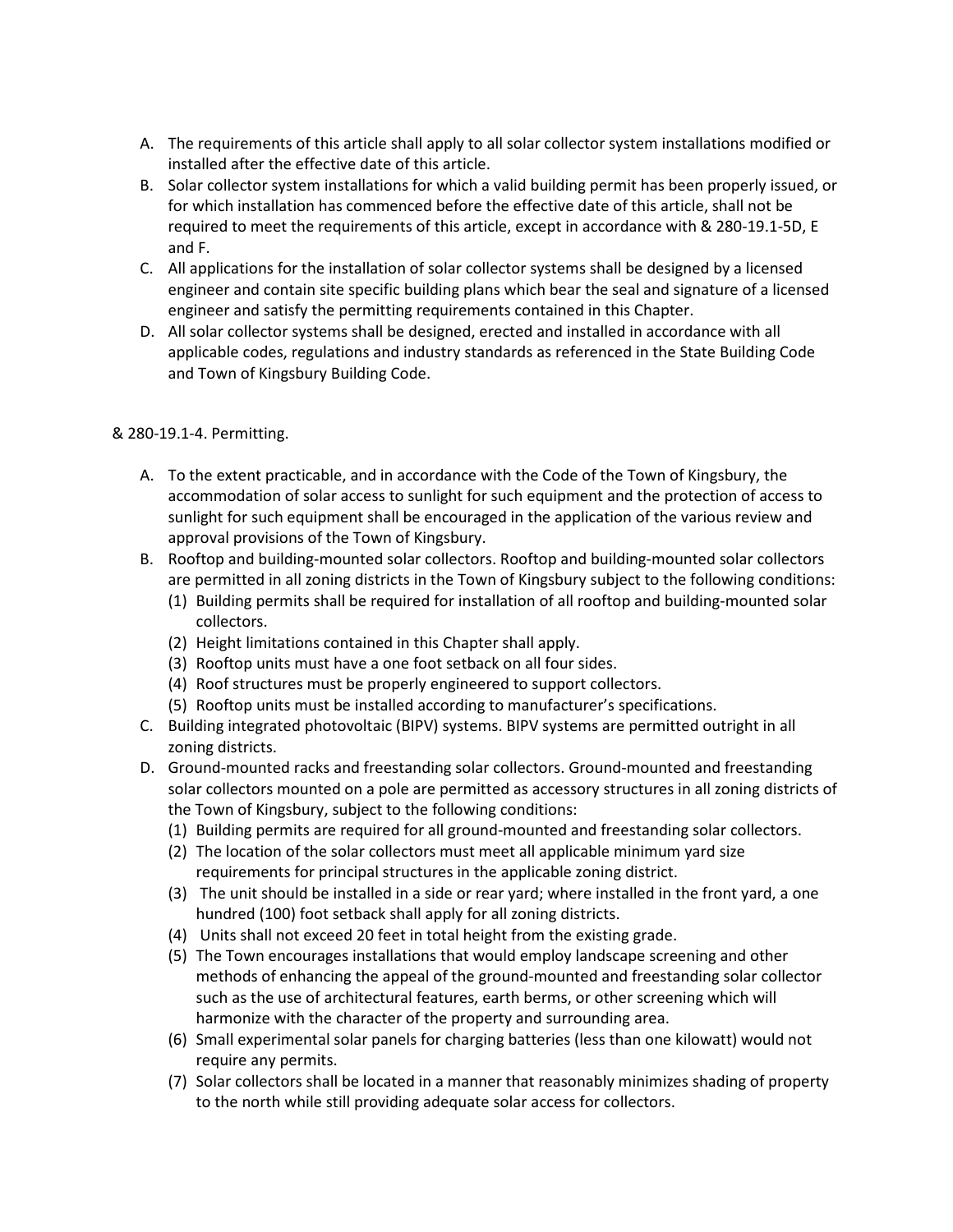- (8) There is a permitted primary structure and use located on the premises.
- (9) The solar collectors shall not exceed forty percent (40%) of the total lot coverage.
- E. Ground-mounted racks and freestanding solar collectors. Ground-mounted and freestanding solar collectors mounted on a pole are permitted as a primary structure in all zoning districts of the Town of Kingsbury, subject to the following conditions:
	- (1) Building permits are required for all ground-mounted and freestanding solar collectors.
	- (2) The location of the solar collectors must meet all applicable minimum yard size requirements for principal structures in the applicable zoning district.
	- (3) In commercial zones, the unit shall be setback at least one hundred seventy feet (170) from the front property line.
	- (4) In all other zones, the unit shall be setback at least one hundred (100) feet from the front property line.
	- (5) Units shall not exceed 20 feet in total height from the existing grade.
	- (6) The Town encourages installations that would employ landscape screening and other methods of enhancing the appeal of the ground-mounted and freestanding solar collector such as the use of architectural features, earth berms, or other screening which will harmonize with the character of the property and surrounding area.
	- (7) Small experimental solar panels for charging batteries (less than one kilowatt) would not require any permits.
	- (8) Solar collectors shall be located in a manner that reasonably minimizes shading of property to the north while still providing adequate solar access for collectors.
	- (9) The solar collectors shall not exceed forty percent (40%) of the total lot coverage.
	- (10)All units within this subpart shall be subject to site plan review as described in Article VIII of this Chapter 280.
- F. Solar- thermal systems. Solar-thermal systems are permitted in all zoning districts subject to the following conditions:
	- (1) Building permits are required for the installation of all solar-thermal systems.
- G. Solar energy systems and equipment shall be issued building permits only if the Town of Kingsbury Code Enforcement Officer determines that the proposed solar energy system does not present any unreasonable safety risks, including, but not limited to, the following:
	- (1) Weight load.
	- (2) Wind resistance.
	- (3) Ingress or egress in the event of fire or other emergency.

& 280-19.1-5. Safety.

- A. All solar collector installations must be performed by a qualified solar installer.
- B. Prior to operation, electrical connections must be inspected by the Code Enforcement Officer/Building Inspector and by an electrical inspection person or agency in conformance with State Building Code.
- C. Any connection to the public utility grid must be inspected by the appropriate public utility.
- D. Solar energy systems shall be maintained in good working order and shall be removed if not in use for more than 12 months by removal of such system and mounting hardware within 90 days after the  $12^{th}$  month.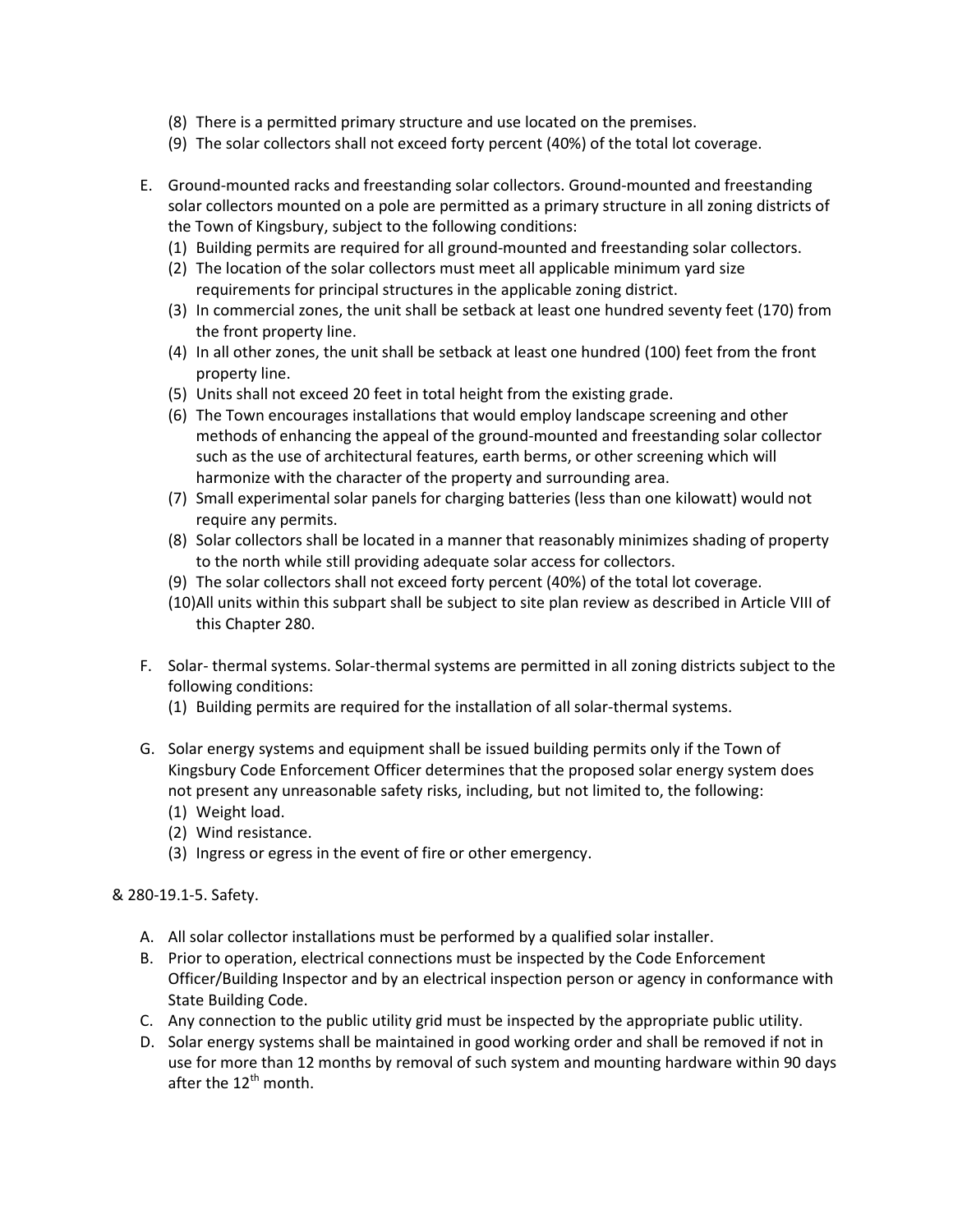- E. Rooftop and building-mounted solar collectors shall be designed to be and installed to be in conformance with the New York Uniform Fire Prevention and Building Code Standards that are applicable when the building permit is issued.
- F. If solar batteries are included as part of the solar collector system, they must be placed in a secure container or enclosure meeting the requirements of the New York State Building Code when in use. When they are no longer in use, they shall be disposed of in accordance with the laws of New York and Code and local laws of the Town of Kingsbury and any other applicable laws or regulations.

G.

& 280-19.1-6. Appeals.

A. Any person aggrieved over any order, requirement, decision or determination by an administrative agency pursuant to the provisions of this article may present an appeal for redress to the Board of Appeals in accordance with the provisions of & 267, Subdivision 2, of the Town Law and this Chapter 280.

This law shall take effect immediately after filing with the New York State Secretary of State.

Supervisor Lindsay introduced Jeanne Williams, Executive Director of the Feeder Canal Alliance. Jeanne thanked the Board for their continuing support and the mowing of Five Combines. Jeanne reported to the Board that a trail count had been done and that 80,000 uses had occurred in one year. Jeanne reported that she is a part-time employee and the Feeder Canal Alliance operates on a budget of \$40,000. Supervisor Lindsay thanked the Feeder Canal Alliance for their hard work.

Supervisor Lindsay introduced and thanked Dave Perkins, representative of CCTWG, who is active in the trail system, snowmobile trails and the Hudson River Crossing for his hard work. Perkins gave an update on the status of the Champlain Canalway Trail and Fort Ann to Kingsbury Bike Path.

A **motion** by Councilman Doyle seconded by Councilman Bromley and carried by a vote of four ayes to continue with the current health insurance policy for Town employees.

Supervisor Lindsay reported Planning Board members Michelle Abbenante and Ian Miller have resigned. Supervisor Lindsay had received letters of interest for the positions from Justin Fehl and Todd Murphy. After discussion prior to the meeting, Chairman of the Planning Board Robert Dingman and Code Enforcement Ross Cortese agreed Justin Fehl and Todd Murphy would be good fits for the Planning Board. After discussion, a **motion** by Councilman Freebern seconded by Councilman Bromley and carried by a vote of four ayes to appoint Justin Fehl as the Planning Board member and Todd Murphy as the alternate to the Planning Board.

A **motion** by Councilman Bromley seconded by Councilman Freebern and carried by a vote of four ayes to re-appoint Barry Jones to the Board of Assessment Review.

Supervisor Lindsay reported on the following:

The Town had closed on the sale of 1146 Dix Avenue, the former location of the Kingsbury Highway Garage.

 Rich Schermerhorn is still waiting for a response from the DEC before the sale of the location of the former Dix Drive-In can be complete.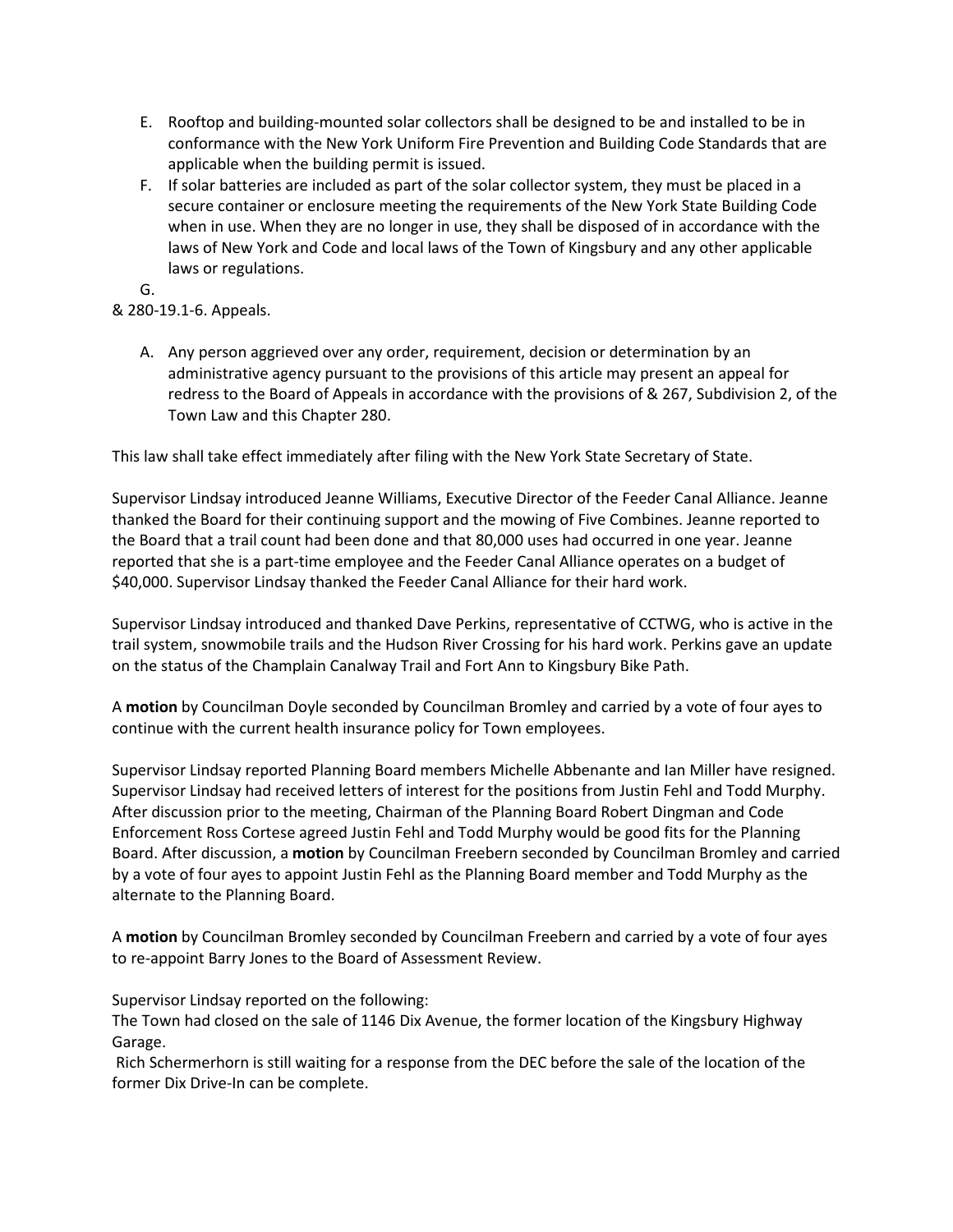Councilman Doyle, Councilman Freebern and Water Superintendent James Chase are members of a committee to explore the water rates, cost for developers and customers to buy into the expansion part of the system. Supervisor Lindsay would like a meeting scheduled with the committee.

Councilman Bromley reported on the progress of the construction and renovation of the new Town Hall at 6 Michigan Street. The trusses were set on the Court addition about a week ago and work will continue on the roof. Once the shingles are on the roof the siding can be ordered and work can start on 3 ramps. A discussion followed about the installation of a security system in the new Town Hall.

Project Manager Paul Bromley has prepared specifications for the supply and application of spray foam in the new Town Hall. A **motion** by Councilman Freebern seconded by Councilman Doyle and carried by a vote of four ayes for the Town to go out to bid for the Spray Foam Project. The Town Clerk will contact Jeffrey Meyer, the Attorney for the Town before publishing a Notice to Bidders to obtain information on the prevailing wage schedule for this project.

A **motion** by Councilman Freebern seconded by Councilman Bromley and carried by a vote of 4 ayes to accept the following budget transfers:

#### **BUDGET TRANSFERS**

|     | FROM: CONTINGENT ACCT: 1.1990.4    | 595.00   |          |
|-----|------------------------------------|----------|----------|
| TO: | PARKS P.S.                         | 1.7110.1 | 595.00   |
|     | MOWING DERBY PARK                  |          |          |
|     | FROM: JUDGEMENTS & CLAIMS 1.1930.4 |          | 2,500.00 |
| TO: | DOG CONTROL P.S.                   | 1.3520.1 | 2,500.00 |
|     | <b>DOG ENUMERATION</b>             |          |          |
|     | FROM: POOL P.S.                    | 1.7180.1 | 1,200.00 |
| TO: | POOL CONTR.                        | 1.7180.4 | 1,200.00 |
|     | FROM: MACHINERY EQUIP.             | 3.5130.2 | 6,000.00 |
|     |                                    |          |          |
| TO: | <b>BRIDGES CONTR.</b>              | 3.5120.4 | 6,000.00 |

A **motion** by Councilman Bromley seconded by Councilman Doyle and carried by a vote of four ayes to make the new Employee Handbook a permanent record in the minutes, as requested by Comptroller Mary Ordway.

Sole Assessor Colleen Adamec reported to Supervisor Lindsay that the Article 7 from Cumberland Farms has been dropped against the Town.

 A **motion** by Councilman Bromley seconded by Councilman Freebern and carried by a vote of four ayes to enter into executive session at 7:45 pm, as requested by Councilman Doyle, to discuss personal issues.

A **motion** by Councilman Bromley seconded by Councilman Freebern and carried by a vote of four ayes to end the executive session at 9:45 pm.